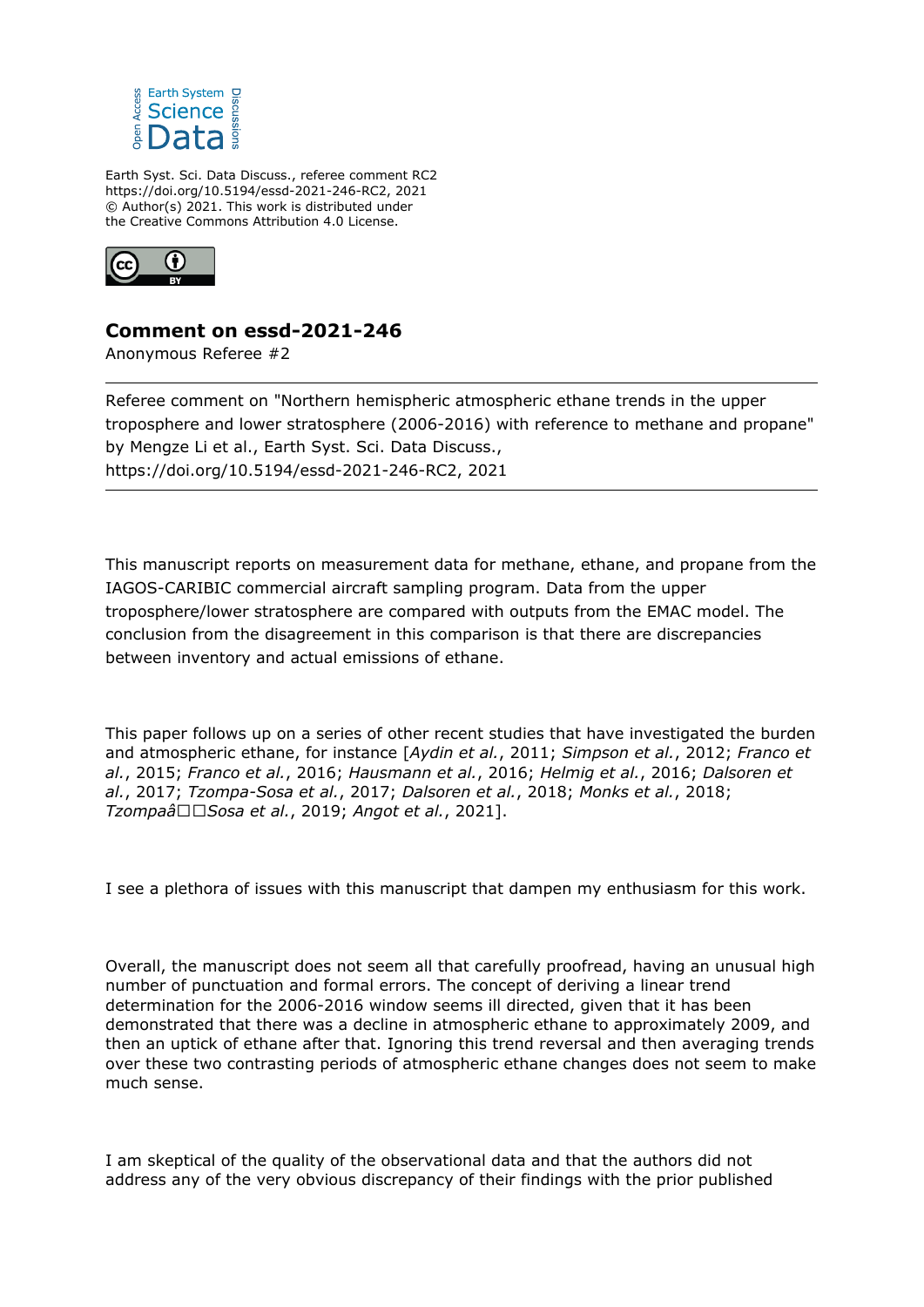literature (see listing above). Year-to-year variability and trends in the ethane mole fraction are ways higher than reports in any of these prior publications. This points towards technical inconsistencies in the sampling program, possible analyte losses in the analytical system, or calibration issues.

Unfortunately, this work does not provide sufficient insight into the analytical protocols and quality controls to evaluate this question. Has the sampling apparatus and analytical lab ever been audited by the World Calibration Centre for VOCs [*WCC-VOC*, 2021], which most labs with global monitoring programs have been subjected to during the past ten years? If so, then the results from this audit should be presented and critically evaluated.

The reason for the difference in surface versus upper tropospheric trends needs more discussion/justification. Obviously, this defies the findings from column FTIR observations, e.g. [*Helmig et al.*, 2016] who showed that, while lower in magnitude, lower and upper tropospheric trends were approximately in sink.

Specific comments:

Abstract: The source/program of the measurement data should be mentioned. The model that was used should be mentioned.

Line 14-16: I am surprised that the oil and gas sector is not clearly listed as an emissions category given its significant contribution to ethane emissions (see the above listed literature that overwhelmingly focused on the oil and gas emissions sector)?

19: Given the overall uncertainty in emissions, four significant figures for the global ethane emissions do not seem justified.

23: Instead of using the term 'discrepancy' it would be more meaningful to use a term that clearly identifies if inventory emissions are over- or under-estimated.

30, 32, 41, etc: There are many, many cases throughout the manuscript where a comma should be placed within a sentence.

56: Please explain what the number in parenthesis stands for.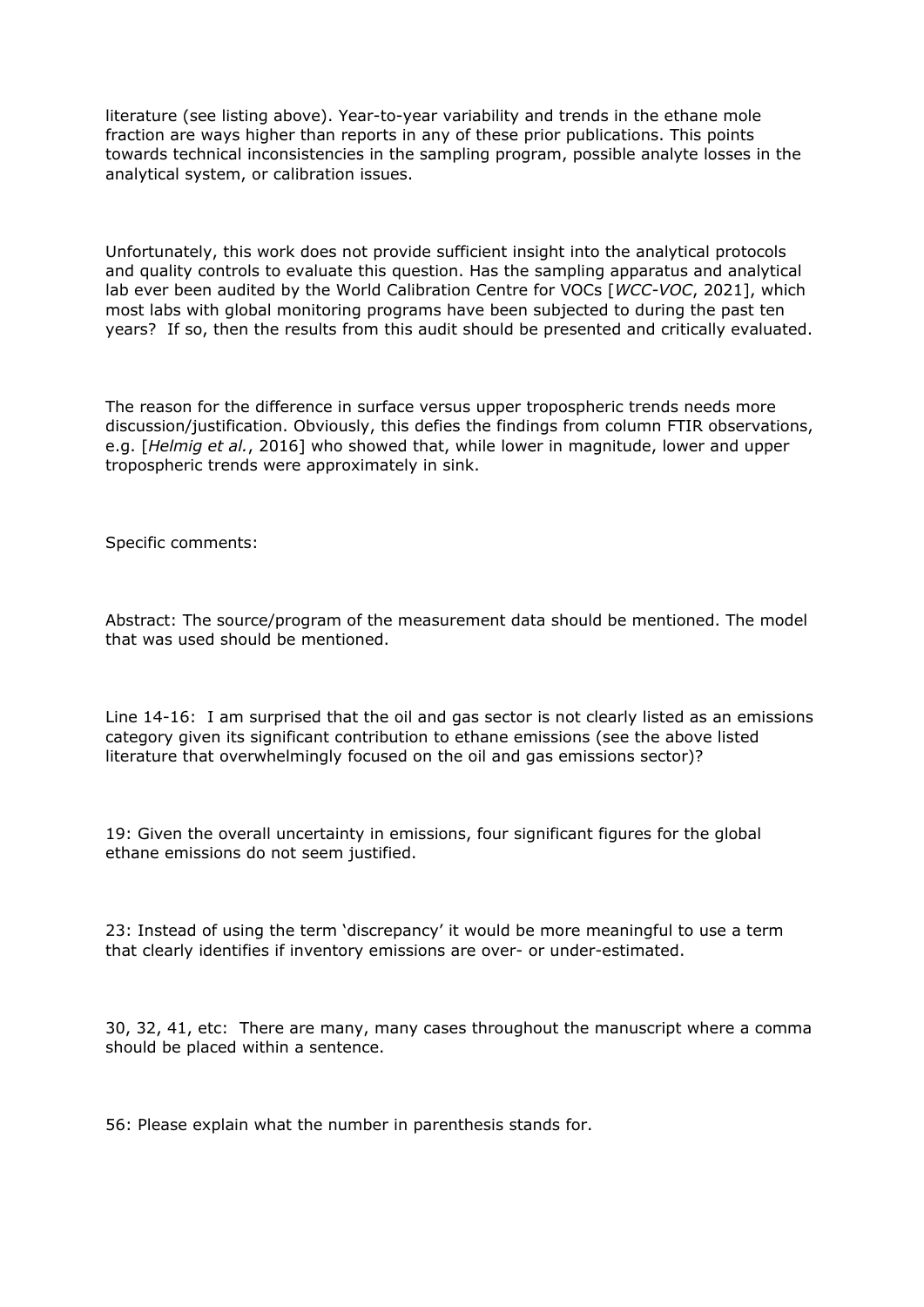103: Are methane and CO2 indeed measured with an ECD?

105-109: Details on the calibration scale, source of calibration standard should be provided, and how and when the scale was verified against the World Meteorological Organization Global Atmospheric Watch program that is used by the international community for global observations of ethane.

139: Replace 'of' with 'by'.

156: Insert 'the' before NOAA.

174: …related to emissions from the ….

188: What is the reference year for the % trend determination?

193/194: No need to put parentheses around the time intervals.

204: Please provide more explanation on the criteria that were used for differentiating upper tropospheric air from stratospheric air and associated uncertainties.

208, Figure 1 caption: Ethane is presented in mole fraction units (ppb) and not as a concentration. Use of the term 'concentration' is therefore technically not correct.

219: Wording is not correct. Uncertainties are presented in Figure S3.

246 - 262: A more convincing approach would be to first evaluate and optimize the modeled trends using available and much more abundant (and likely better quality) surface data (possibly high elevation mountaintop data, e.g. Jungfraujoch, Mauna Loa, Summit) or FTIR column records, and then move on towards evaluating the upper troposphere trends.

249: It shouldn't really be a surprise that the model performs better for methane, given the much lower variability of methane in time and geographically, and given its 40 times longer lifetime? Please avoid subjective terms such as 'better', and instead give a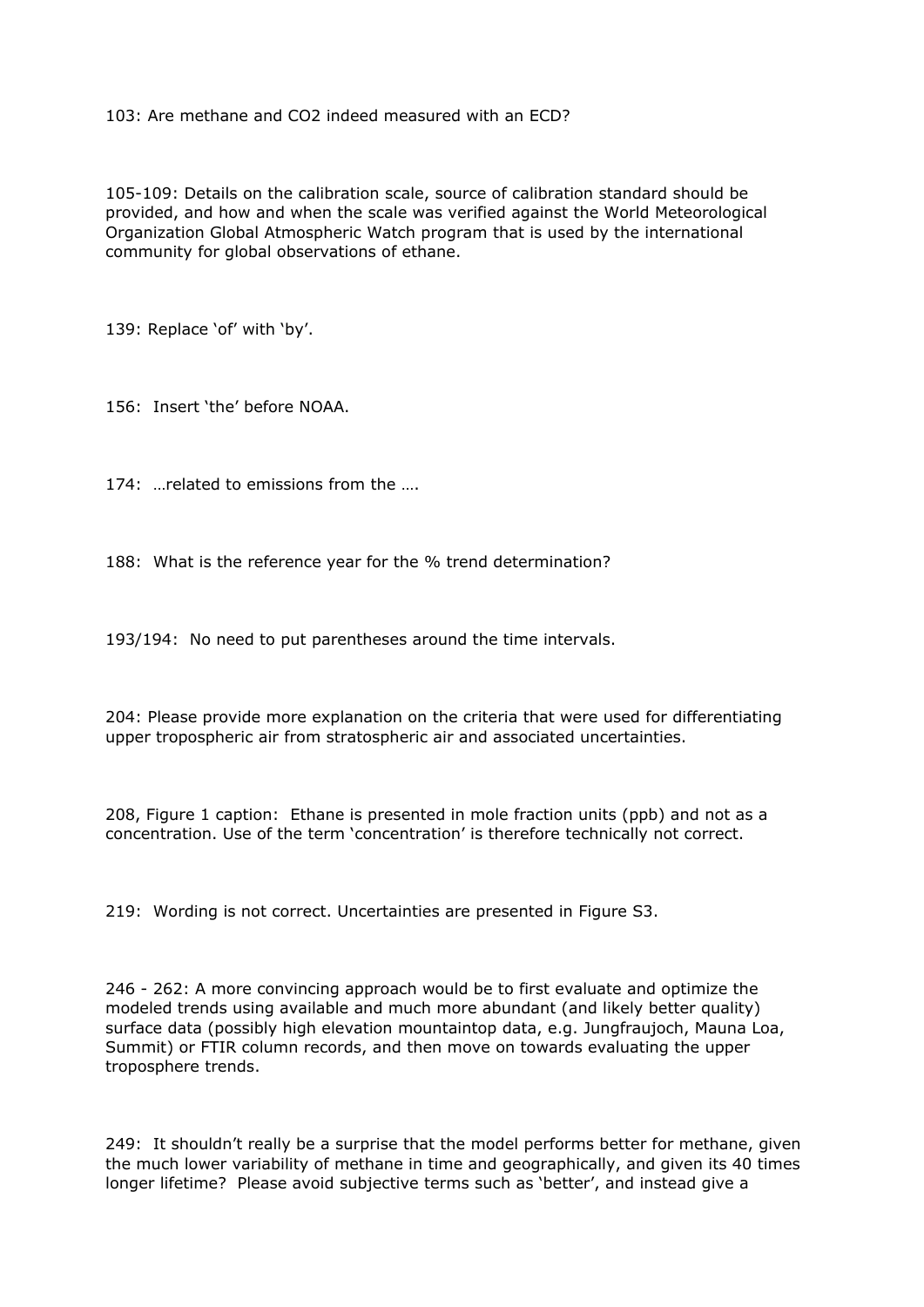concrete quantitative evaluation.

259: The oil spillage doesn't really matter for ethane. It would make more sense to provide emissions/leakage/spill estimates for natural gas, including ethane.

262: Insert 'the' after although.

283: Please explain/spell out all abbreviations when they are used for the first time.

285: Doesn't this result contradict the findings from other prior literature, e.g.[*Franco et al.*, 2015; *Franco et al.*, 2016; *Hausmann et al.*, 2016; *Helmig et al.*, 2016] who claim that North America is the main contributing region for the rise in global ethane post 2009?

295-301: As mentioned previously, I question that trend results over this time window are meaningful, given that this spans over a point in time when there was a reversal of the ethane trend.

314-318: Again, 'well' is a subjective qualifier. Please provide a concrete quantitative evaluation.

321: Unreasonable number of significant figures.

334: …is again a minor ….

338: What do you mean by 'upper tropospheric ethane emissions'? I am not aware of ethane emission sources in the upper troposphere?

353: Figure 6 shows time series data, not trends.

378: Shouldn't the NOAA data source be included here as well?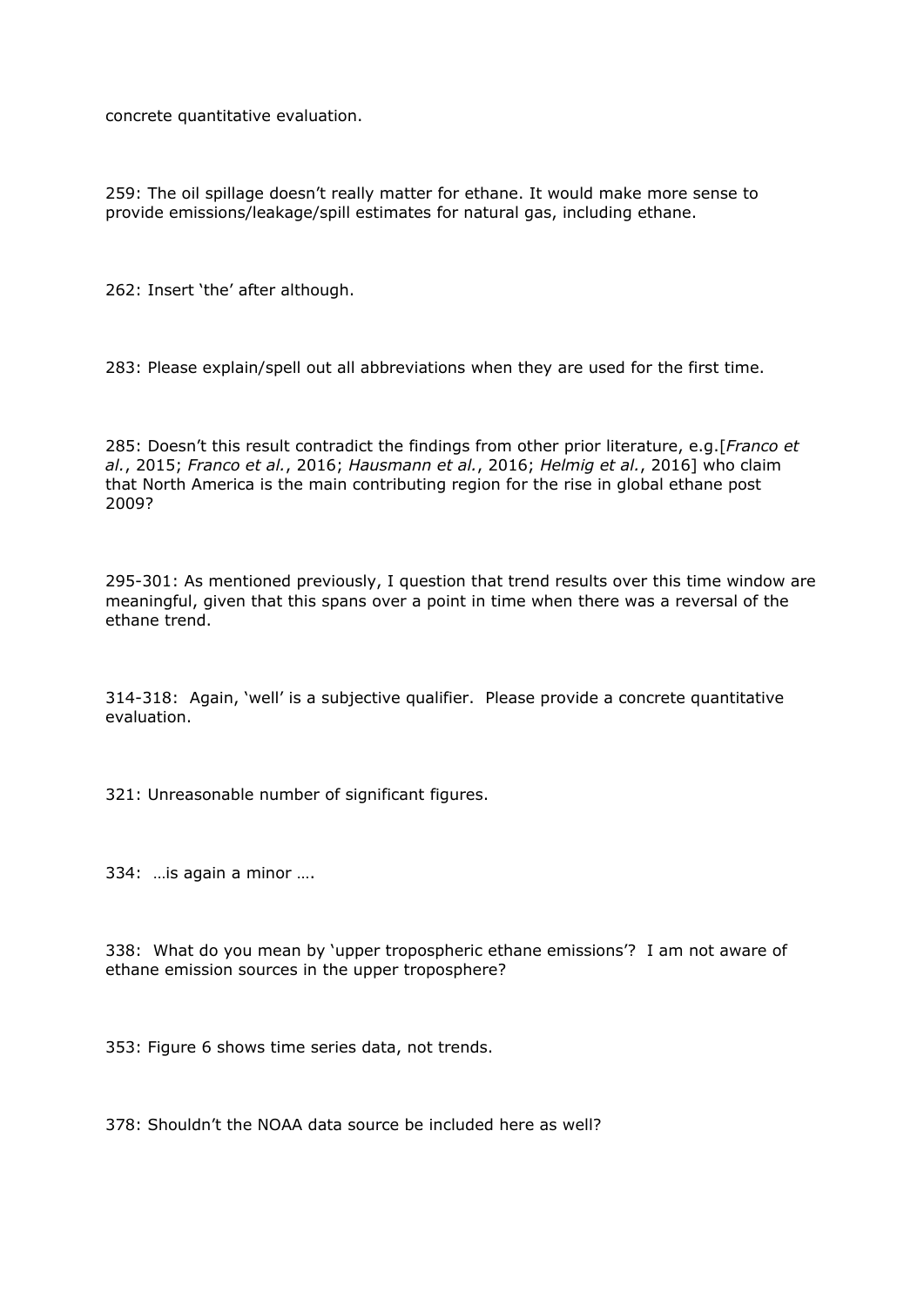396: Please name the inventory.

402: 'Trend' is not a suitable term here.

411: ..revised …

605: The listed ethane sources do not add up to the total that is listed at the bottom?

Figure 2: To the very best of my knowledge, the ethane spike that is reported in 2010 has not been seen in any other data products, including FTIR column observations and surface measurements, including those taken at mountain sites. This makes me quite skeptical of these results. In my opinion, this requires a much more thorough evaluation/verification, including through careful consideration of available other data sources. Can this be explained by interannual differences in the fraction of stratosphere-troposphere exchange that the aircrafts encountered during their sampling? That would then raise the question or representative each year's aircraft data are?

Figure 3: The size of the four colored emission regions does not seem to agree with the data in Table 1.

Figure 5: Graph shows time series data, not trend results. The 2011 propane spike is very significant, representing a 50% increase from prior years. This dramatic change is much larger than year-to-year variability seen in other data products. This seems unreasonable and makes me question the quality of the underlying data. This calls for much more documentation on the quality control procedures and a convincing demonstration of the long-term stability of the sampling and analysis program.

Fig 6/7: I would like to see information on how the data were treated, averaged, binned, and how uncertainty ranges were determined. These figures are the pivotal example for my skepticism of the data quality and the knowledge/understanding of the authors of the atmospheric behavior of these NMHC. For the ASI panel, there is a more than 50% drop of ethane in the observations from 2013 to 2015. So, that's a reduction of ethane to less than half in two years. No other data set that is referred to in the above-cited literature shows year-to-year changes of that magnitude. A concentration drop like this is highly unreasonable, most likely impossible. The best explanation that I can think of is that there were sampling or measurement problems that the authors did not become aware of and investigate. Or that there were strong differences in the fraction of stratospheric versus tropospheric air that were sampled each year and that the differentiation wasn't accomplished properly?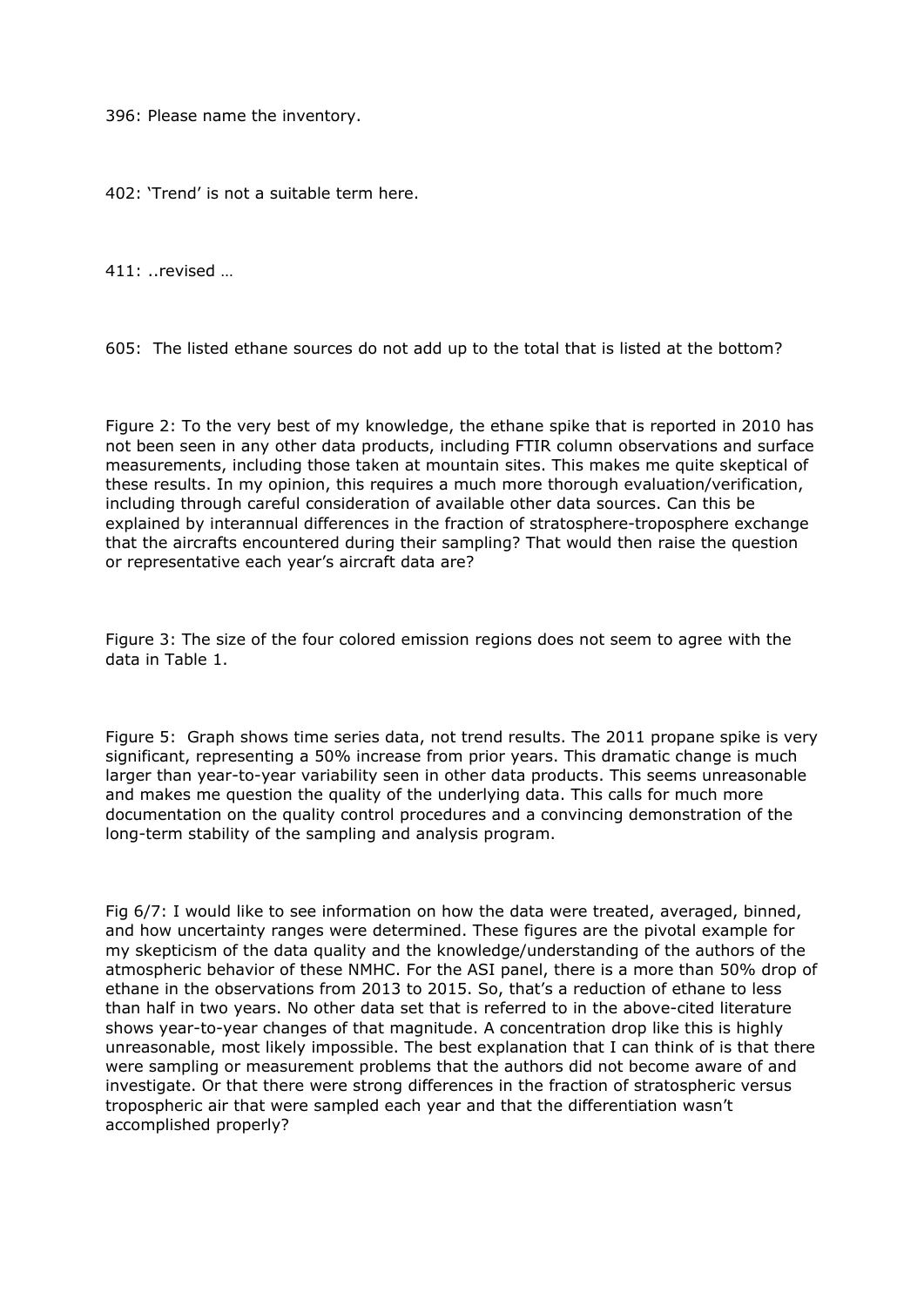Figure 8: Similar reservations as already explained for Figure 6/7: I can not believe how propane would drop in the stratosphere by a factor of more than four from 2006 to 2011. This defies every other data set on atmospheric NMHCs that I have seen in the published literature.

## **Literature cited**

Angot, H., C. Davel, C. Wiedinmyer, G. Pétron, J. Chopra, J. Hueber, B. Blanchard, I. Bourgeois, I. Vimont, S. A. Montzka, B. R. Miller, J. W. Elkins, and D. Helmig (2021), Temporary pause in the growth of atmospheric ethane and propane in 2015–2018, *Atmos. Chem. Phys. Discus.*, *https://doi.org/10.5194/acp-2021-285*.

Aydin, M., K. R. Verhulst, E. S. Saltzman, M. O. Battle, S. A. Montzka, D. R. Blake, Q. Tang, and M. J. Prather (2011), Recent decreases in fossil-fuel emissions of ethane and methane derived from firn air, *Nature*, *476*, 198-201, doi:10.1038/nature10352.

Dalsoren, S. B., G. MYhre, Ø. Hodnebrog, C. L. Myhre, A. Stohl, I. Pisso, S. Schwietzke, L. Hoeglund-Isaksson, D. Helmig, S. Reimann, S. Sauvage, N. Schmidbauer, K. A. Read, L. Carpenter, A. C. Lewis, S. Punjabi, and M. Wallasch (2017), Ethane and propane emissions substantially underestimated in community emission datasets, *Nature Geoscience*, *In press*.

Dalsoren, S. B., G. Myhre, O. Hodnebrog, C. L. Myhre, A. Stohl, I. Pisso, S. Schwietzke, L. Hoglund-Isaksson, D. Helmig, S. Reimann, S. Sauvage, N. Schmidbauer, K. A. Read, L. J. Carpenter, A. C. Lewis, S. Punjabi, and M. Wallasch (2018), Discrepancy between simulated and observed ethane and propane levels explained by underestimated fossil emissions, *Nature Geoscience*, *11*, 178-186, doi:10.1038/s41561-018-0073-0.

Franco, B., W. Bader, G. C. Toon, C. Bray, A. Perrin, E. V. Fischer, K. Sudo, C. D. Boone, B. Bovy, B. Lejeune, C. Servais, and E. Mahieu (2015), Retrieval of ethane from groundbased FTIR solar spectra using improved spectroscopy: Recent burden increase above Jungfraujoch, *Journal of Quantitative Spectroscopy & Radiative Transfer*, *160*, 36-49, doi:10.1016/j.jqsrt.2015.03.017.

Franco, B., E. Mahieu, L. K. Emmons, Z. A. Tzompa-Sosa, E. V. Fisher, K. Sudo, B. Bovy, S. Conway, D. Griffin, J. Hannigan, K. Strong, and K. A. Walker (2016), Evaluating ethane and methane emissions associated with the development of oil and natural gas extraction in North America, *Environmental Research Letters*, *11*, 1-11.

Hausmann, P., R. Sussmann, and D. Smale (2016), Contribution of oil and natural gas